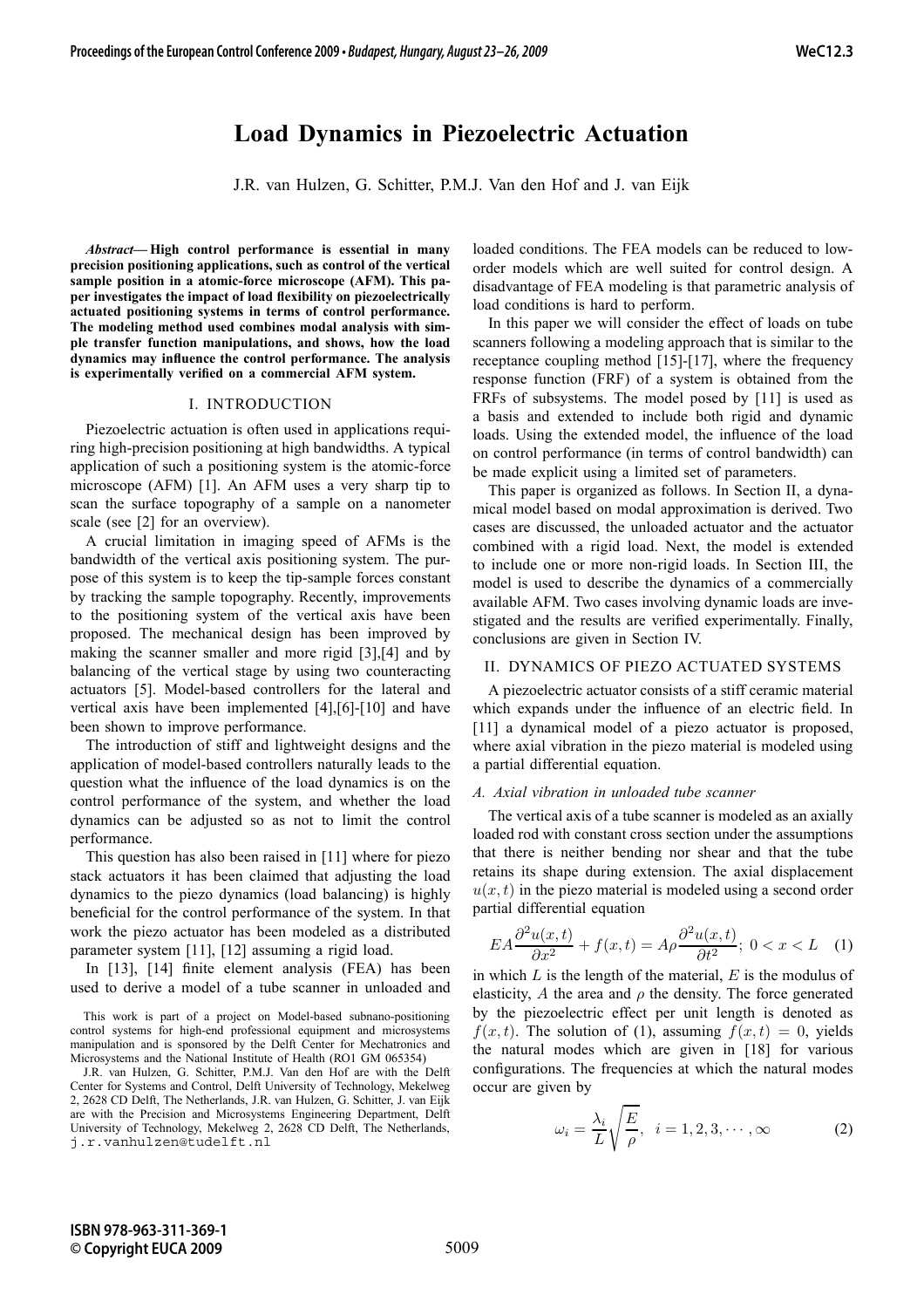$$
\lambda_i = \frac{(2i-1)\pi}{2}.\tag{3}
$$

The steady state response of the system to a harmonic excitation in the form  $f(x,t) = F(x)e^{j\omega t}$  can be derived using modal analysis [19]. In the fixed-free configuration the net force generated by the piezoelectric effect  $F(x)$  is modeled to be zero everywhere except at the free boundary  $x = L$  where  $F(x) = F_p$ . The force  $F_p$  depends on the applied electric field [21]. The response  $u(x, t)$  to harmonic excitation  $f(L, t) = F_p e^{j\omega t}$  evaluated at the free boundary  $x = L$  is given by  $u(L, t) = P_a(\omega) F_p e^{j\omega t}$  where

$$
P_a(\omega) = \sum_{i=1}^{n_m} \frac{\phi_i^2(L)}{\mu_i (\omega_i^2 - \omega^2)} + R.
$$
 (4)

The frequency response function  $P_a(\omega)$  depends on the modal mass  $\mu_i$ , residual R and mode shape  $\phi_i$  given by

$$
\mu_i = \frac{\rho A L}{2}, R = \frac{L}{EA} - \sum_{i=1}^{n_m} \frac{\phi_i^2(L)}{\mu_i \omega_i^2}, \phi_i(L) = \sin \lambda_i.
$$
 (5)

Intrinsic damping in a piezoelectric material is hard to predict and is often determined experimentally. Assuming proportional damping [19] the model (4) is extended to

$$
P_a(\omega) = \sum_{i=1}^{n_m} \frac{\phi_i^2(L)}{\mu_i \left(\omega_i^2 - \omega^2 + 2j\xi_i\omega_i\omega\right)} + R,\qquad(6)
$$

in which  $\xi_i$  are calculated using  $\xi_i = \frac{1}{2} (\alpha \omega_i^{-1} + \beta \omega_i)$ . By setting  $\xi_1$  and  $\xi_2$  equal to an experimental determined  $\xi$ ,  $\alpha$ and  $\beta$  can be eliminated resulting in

$$
\xi_i = \frac{\omega_1 \omega_2 + \omega_i^2}{\omega_i (\omega_1 + \omega_2)} \xi.
$$
\n(7)

If we let the number of modes  $n_m$  in (6) tend to infinity we can write  $P_a(\omega)$  as

$$
P_a(\omega) = \frac{N_a}{D_a} = k_0 \frac{\prod_{i=1}^{\infty} \left(z_i^2 + 2\xi_i^z z_i j\omega - \omega^2\right) p_i^2}{\prod_{i=1}^{\infty} \left(p_i^2 + 2\xi_i^p p_i j\omega - \omega^2\right) z_i^2},
$$
 (8)

in which  $k_0 = L/EA$  is the static stiffness of the system. The complex conjugate poles of  $P_a(\omega)$  are the resonant modes of the system given by (2) and (3) such that  $p_i = \omega_i$ . The complex conjugate zeros of the system are the roots of  $N_a$ and can be derived by solving (1) under the assumption that  $u(L, t) = 0$  [20]. This leads to the boundary conditions corresponding to the fixed-fixed case given by  $u(0, t)=0$ ,  $u(L, t) = 0$ . With (2) and  $\lambda_i = i\pi$  we arrive at

$$
z_i = \frac{i\pi}{L} \sqrt{\frac{E}{\rho}}, \ \ p_i = \frac{(2i-1)\pi}{2L} \sqrt{\frac{E}{\rho}}, \ \ i = 1, 2, ..., \infty.
$$
 (9)

The damping factors for the poles  $\xi_i^p$  and zeros  $\xi_i^z$  in (8) are determined by substituting  $\omega_i$  by  $p_i$  and  $z_i$  in (7).

## *B. Axial vibration in tube scanner loaded by a rigid mass*

Suppose that the free end of the actuator is loaded by a concentrated mass  $m_l$  which is attached at  $x = L$ . In this case the boundary conditions change to

$$
u(0,t) = 0, -EA\frac{\partial u(L,t)}{\partial x} = m_l \frac{\partial^2 u(L,t)}{\partial t^2}
$$

and the solutions of the eigenvalue problem are [18], [19]

$$
\cot \lambda_i = \frac{m_l}{\rho A L} \lambda_i.
$$
 (10)

We are interested in the transfer function  $P_{al}(\omega)$  giving the relationship between harmonic excitation at  $x = L$ and displacement of the load. Because the load is rigid the displacement of the load is equal to the actuator extension  $u(x, t)$  evaluated at  $x = L$ .  $P_{al}(\omega)$  has the same structure as (4). The natural modes  $\omega_i$  are derived using (10) and (2) and the mode shapes  $\phi_i(x)$  evaluated at the interface between actuator and load are given by (10) and (5). Using the orthogonality relations [19] we have

$$
\mu_i = \rho A \int_0^L \sin^2 \lambda_i \frac{x}{L} dx + m_l \sin^2 \lambda_i
$$
  
=  $\frac{1}{2} \rho A L - \frac{1}{2} \rho A L \lambda_i^{-1} \sin \lambda_i \cos \lambda_i + m_l \sin^2 \lambda_i$ 

inserting  $\rho A L / \lambda_i = m_l \tan \lambda_i$  yields

$$
\mu_i = \frac{1}{2}\rho A L + \frac{1}{2}m_l \sin^2 \lambda_i, \qquad (11)
$$

in which  $\lambda_i$  is determined using (10).

From (2), (10) and (11) it is clear that a load  $m_l$  of zero is identical to the unloaded case. In this case  $\cot \lambda_i = 0$  and thus  $\lambda_i$  is  $\frac{1}{2}\pi$ ,  $\frac{3}{2}\pi$ ,  $\frac{5}{2}\pi$ ,  $\cdots$ ,  $\infty$  which is identical to (3). If the load tends to infinity cot  $\lambda_i$  also tends to infinity and thus  $\lambda_i$  tends to 0,  $\pi$ ,  $2\pi$ ,  $3\pi$ ,  $\cdots$ ,  $\infty$ . Because the load is rigid the displacement of the load is equal to  $u(L, t)$  and we can determine the zeros of the transfer function using the same boundary conditions as used in the unloaded case [20]. This result also implies that the zeros of the transfer function are unaffected by the size of a rigid load. Thus, using (10) we conclude that an increasing load shifts the poles of  $P_a(\omega)$  towards the zeros. The exception to this rule is the pole-pair corresponding to the first mode which shifts towards the origin. In Fig. 1 the influence of a rigid mass on a piezo actuator is shown. The actuator dynamics are determined using  $E = 55 \text{ GPa}$ ,  $\rho = 7.8 \times 10^3 \text{ kg/m}^3$ ,  $L = 45$  mm and  $\xi = 0.0066$ . The transfer function is scaled by the static actuator stiffness  $k_0 = EA/L$ .

The influence of the load on the peak gain of a mode depends on the damping of the mode. In Fig. 2 the peak gain of the second mode (Fig. 1) is shown for damping values  $\xi$ ranging from of 0.0033 to 0.015. Loads smaller than 10% of the actuator mass are negligible. Loads equal to the actuator mass show a decrease in peak gain of about 12 dB. Above this an increase of the load by a factor of two results in a decrease of the peak gain of 6 dB. For loads above 30 times the actuator mass the poles are effectively canceled.

From Fig. 1 it is clear that from a control design perspective a rigid load has a number of advantages. Because the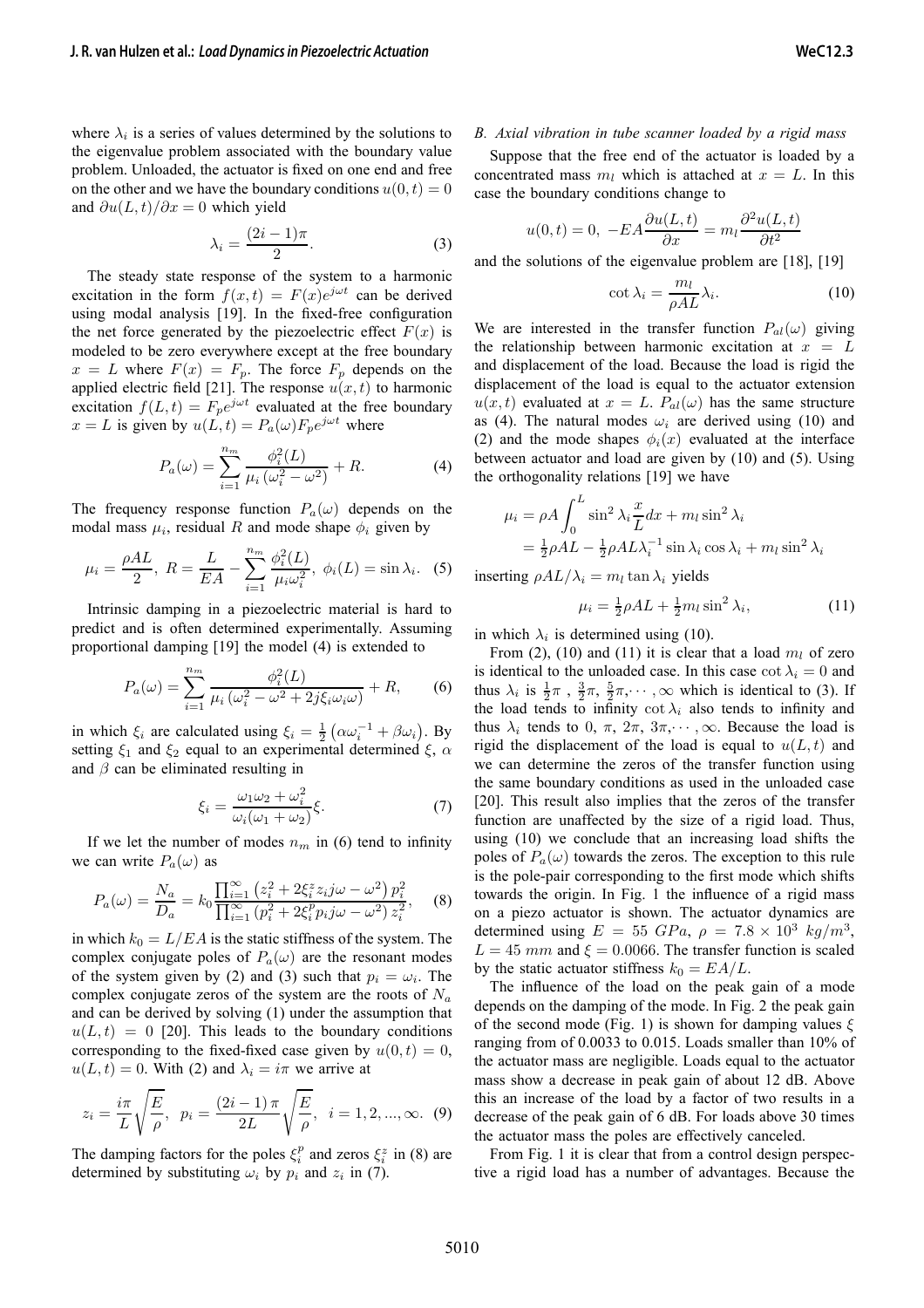

Fig. 1. FRF of an unloaded piezo actuator (black) and a piezo actuator loaded by a rigid mass equal of 20% (red), 40% (green) and 60% (blue) of the actuator mass.

load is rigid, the poles of the transfer function can not be shifted to lower frequencies than the zeros. This implies that the phase lag introduced by the mechanical system does not exceed 180 degrees. A second advantage is that the peak gain of the second and higher modes is reduced due to the proximity of the zeros. This is achieved by balancing forces rather than by introducing damping. This has the advantage that no additional noise is introduced in the control loop which benefits precision positioning. Furthermore, a rigid load shifts all modes, so also the peak gain of modes above the controller bandwidth is reduced. The result is that disturbances caused by excitation of modes outside the controller bandwidth (spill over) are reduced. A clear disadvantage of a heavy load is that the first mode shifts to a lower frequency and that more energy is required to achieve the same displacement.



Fig. 2. Reduction in peak gain of second mode due to rigid load.

#### *C. Axial vibration in tube scanner loaded by a flexible mass*

In most practical applications the load is flexible rather than rigid. The resonant modes of the load should be taken into account by extending (6). If the resonant modes of the load are in the same frequency range as the low order modes of the actuator a simple representation of the load is often sufficient to capture the impact of load flexibility on control design. In this case, the load can be modeled as a discrete fourth order system with two rigid masses connected by a spring. More complex load cases can be modeled by connecting two or more of these systems, either in series or in parallel. In Fig. 3 and Fig. 6 a piezoelectric actuator loaded by one or more flexible loads is shown. Loads are labeled as  $q = 1, 2, \dots$  and have identical frequency response functions  $P_{lq}$  defined as

$$
P_{lq} = \frac{x_{q1}}{F_q} = \frac{k_q - m_{q2}\omega^2}{-\omega^2 (k_q(m_{q1} + m_{q2}) - m_{q1}m_{q2}\omega^2)},
$$

which can be rewritten to  $P_{lq} = N_{lq} D_{lq}^{-1}$  with

$$
N_{lq} = \frac{z_q^2 - \omega^2}{z_q^2}, \ \ D_{lq} = -m_{tq}\omega^2 \frac{p_q^2 - \omega^2}{p_q^2},
$$

in which we have  $m_{tq} = m_{q1} + m_{q2}$  and

$$
z_q = \sqrt{\frac{k_q}{m_{q2}}}, \ \ p_q = \sqrt{\frac{k_q}{m_{q1}} + \frac{k_q}{m_{q2}}}.
$$



Fig. 3. The piezoelectric actuator loaded by a single non-rigid mass.

*1) Case I, Single flexible load:* The transfer function of the loaded actuator can be derived using the free body diagram shown in Fig. 3. We have  $x_a = P_a(F_p - F_i)$  and  $x_{11} = P_{11}F_1$  in which  $F_i = F_1$  represents the force balance between actuator and load. Because the load is connected to the actuator at all times we have  $x_a = x_{11}$  and

$$
P_{x_{11}} = \frac{x_{11}}{F_p} = \frac{P_a P_{l1}}{P_a + P_{l1}},
$$

which can be rewritten as

$$
P_{x_{11}} = \frac{x_{11}}{F_p} = \frac{N_a N_{l1}}{D_a N_{l1} + D_{l1} N_a},\tag{12}
$$

and because  $x_{12} = N_{11}^{-1} x_{11}$  it follows that

$$
P_{x_{12}} = \frac{x_{12}}{F_p} = \frac{N_a}{D_a N_{l1} + D_{l1} N_a}.
$$
 (13)

To verify the accuracy of the simplified model we will derive an exact model of a piezoelectric actuator loaded by a flexible mass and compare it to (13). To simplify the analysis we assume that the load has the same cross section and material properties as the actuator. This allows the use of (4) with the length  $L$  extended by the length of the load  $L_l$ . The mode shape term  $\phi^2(L)$  is changed to  $\phi(L)\phi(L+L_l)$  to take into account that the actuator has length  $L$  and that the displacement  $u(x, t)$  is evaluated at  $x = L + L_l$ . The exact transfer function of the loaded piezoelectric actuator is then given by

$$
P(\omega) = \sum_{i=1}^{\infty} \frac{\phi_i(L)\phi_i(L+L_l)}{\mu_i(\omega_i^2 + 2j\xi_i\omega_i\omega - \omega^2)}
$$

in which the mode shapes  $\phi_i$  and the modal mass  $\mu_i$  are

$$
\phi_i(x) = \sin\left(\frac{(2i-1)\pi}{2}\frac{x}{L+L_l}\right), \ \mu_i = \frac{\rho A (L+L_l)}{2}.
$$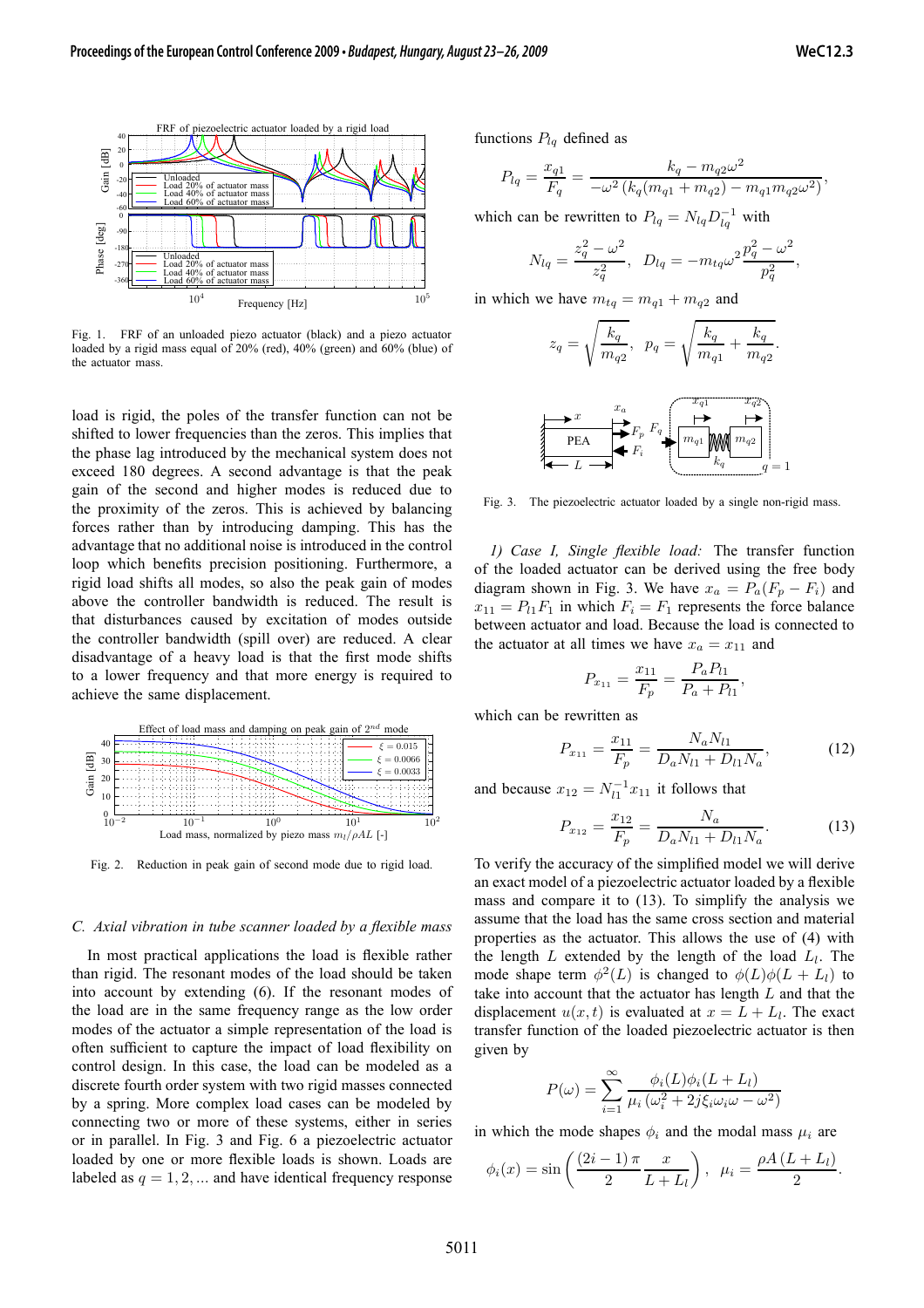The parameters for the approximate model of the load are  $m_{t1}$  and  $z_1$ ,  $p_1$  which are the first eigenvalues of the fixedfree and free-free configuration. With (2) we get

$$
m_{t1} = \rho A L_l, \ \ z_1 = \frac{\pi}{2L_l} \sqrt{\frac{E}{\rho}}, \ \ p_1 = \frac{\pi}{L_l} \sqrt{\frac{E}{\rho}}.
$$
 (14)

Fig. 4 shows a good match at low frequencies and an increasing error at high frequencies. This can be improved by including higher order modes in the model of the load.



Fig. 4. Dynamics of piezo actuator loaded by a flexible load. The model is compared to the exact solution.

To determine the effect of a flexible load on the control performance we evaluate the transfer function of the loaded system using (14). By increasing the length of the load  $L_l$ from 20% to 60 % of the length of the actuator we increase the mass of the load from 20% to 60% of the actuator mass, again under the assumption that the material properties and the cross section of actuator and load are the same. From Fig. 5 it is clear that the effect of a flexible load on system performance is quite different from the rigid load case shown in Fig. 1. The flexible modes shift past the zeros which causes phase lag in excess of 180 degrees. This is a serious problem if high bandwidth control is desired since a phase lead is required over a wide frequency range. This leads to a high controller gain which in turn leads to an increased noise sensitivity. Furthermore, the advantage that the peak gain is reduced is lost if the mode shifts away from the zero.

We can conclude that the introduction of flexible loads may render the application of high bandwidth control unfeasible if the poles of the low order modes shift past a zero. However, using (13) it is possible to estimate at the system design stage whether the introduction of flexible loads such as sample disks is permissible without re-tuning the control system to a lower bandwidth.

*2) Case II, Double flexible load:* In some cases, the dynamics of the load are to complex to be captured by a single  $4<sup>th</sup>$  order system. In these cases, the model of the load can be extended by connecting additional loads to the system. This can be done in series with the first load or parallel to it. In both cases additional poles and zeros are added to the transfer function. A series connection of loads can be treated as a single flexible load with multiple modes. The dynamics of parallel connection of two loads can be derived using the free body diagram shown in Fig. 6. From Fig. 6 we see that



Fig. 5. Dynamics of piezo actuator loaded by a flexible load with mass equal to 20% (red), 40% (green) and 60 %(blue) of the actuator mass. The material properties and cross section of actuator and load are identical.

 $x_a = P_a(F_p - F_i)$ ,  $x_{11} = P_{11}F_1$  and  $x_{21} = P_{12}F_2$ . Again we find the transfer function of the interconnected system using the force balance between actuator and load  $F_i = F_1 + F_2$ and the condition  $x_a = x_{11} = x_{21}$ . It follows that

$$
P_{x_{11}} = \frac{x_{11}}{F_p} = \frac{x_{21}}{F_p} = \frac{P_a (P_{l1} + P_{l2})}{P_a + P_{l1} + P_{l2}}
$$

,

in which  $P_{12}$  is the transfer function of the second load. With  $x_{12} = N_{11}^{-1} x_{11}$  and  $x_{22} = N_{12}^{-1} x_{21}$  it follows that

$$
P_{x12} = \frac{x_{12}}{F_p} = \frac{N_a N_{l2}}{D_a N_{l1} + D_{l1} N_a + D_{l2} N_a N_{l1}},\qquad(15)
$$

and

$$
P_{x22} = \frac{x_{22}}{F_p} = \frac{N_a N_{l1}}{D_a N_{l1} + D_{l1} N_a + D_{l2} N_a N_{l1}}.
$$
 (16)

From (13) and (15) it is clear that an unobserved flexible load in a parallel connection with an observed flexible load simply adds a complex pair of zeros to the transfer function. The zeros associated with the actuator are unaffected. In contrast, the poles of the actuator do shift due to the presence of the second load.



Fig. 6. The piezoelectric actuator loaded by a double non-rigid mass.

As can be concluded from the load case shown in Fig. 5, the link between the end of the actuator and the mass  $m_{12}$  should be as rigid as possible. In the case shown in Fig. 6, where two loads are connected at the end of the actuator, this link is unaffected by the presence of the second load. This effect can be exploited to improve the achievable control performance in terms of bandwidth as is shown in an example in the next section.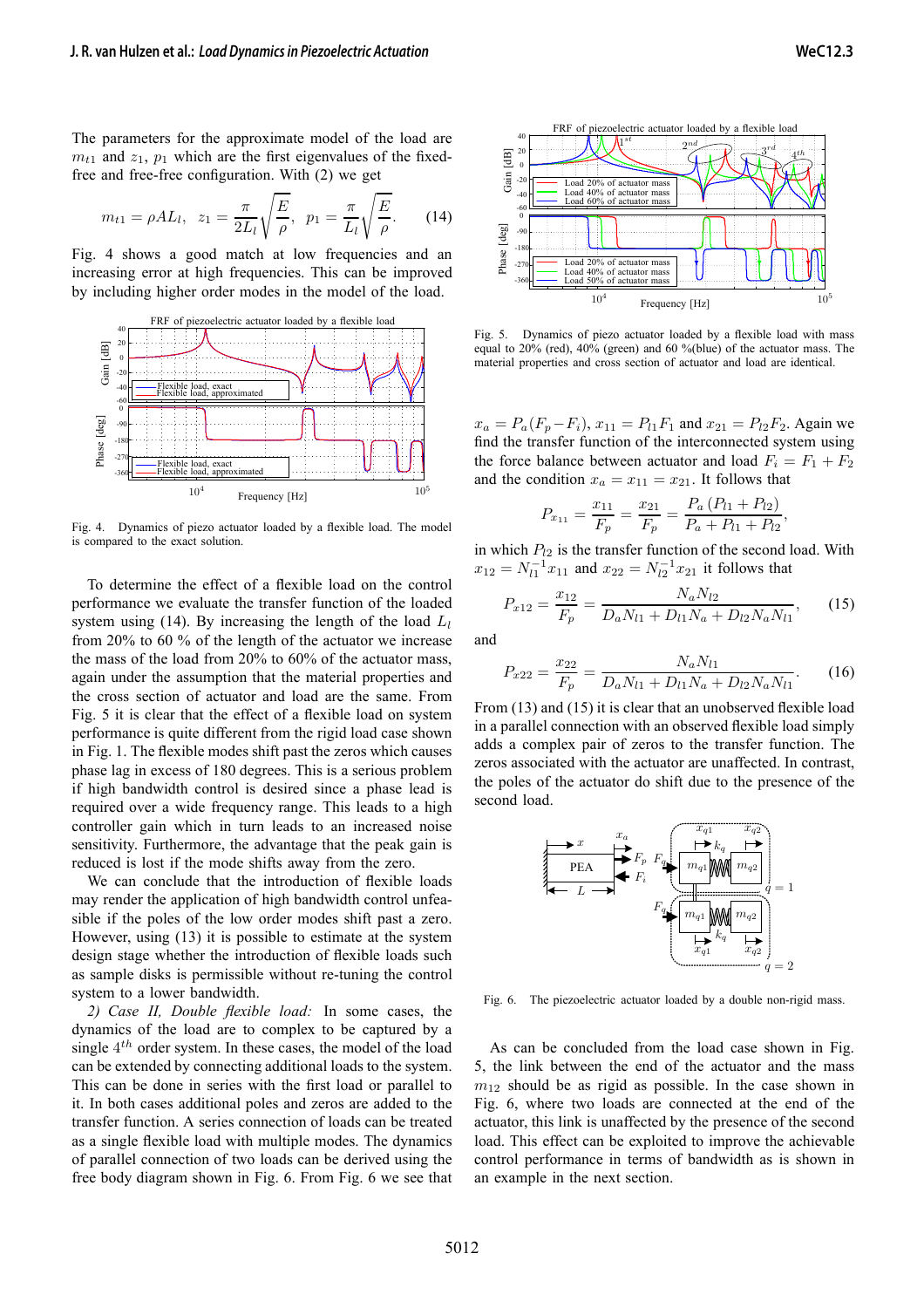

Fig. 7. Overview of tube scanner (a) with a cutout of the system (b) and the system with a sample disk as load (c).

# III. EXPERIMENTAL VERIFICATION

To study the effect of a flexible load on a piezoelectric actuator, the transfer function of the vertical axis of a piezoelectric tube scanner AFM (E-scanner, Veeco, Santa Barbara, USA) was determined using two load conditions. The layout of scanner and load conditions are shown in Fig. 7a. The system features a piezoelectric tube scanner which is fixed on one side and sealed at the free end by a thin cap. On the inside of the cap there is a magnet which holds the sample disks in place. On top of the cap there is a small ring shaped ridge which supports the sample disks. There are two load conditions of interest. The first corresponds to the single flexible load case (Fig. 7b), which is just the scanner without disk. The second corresponds to a scanner loaded by a sample disk and consists of two flexible loads connected in parallel (Fig. 7c).

The actuator extension is measured at the centerline of the tube which means that the dynamic behavior of the load is determined by the cap-magnet in combination with the sample disk. In [18] the dynamical behavior of a disk is listed for various boundary conditions. Unfortunately the boundary conditions are difficult to ascertain. The material properties and thickness of cap and magnet are unknown as well as the influence of the magnet on the sample disk. Because of this the parameters  $z_1$ ,  $p_1$  and  $m_t$  will be identified from measurements.

#### *A. Case I, Single flexible load*

To investigate the first load case we determine the FRF of the system using a laser vibrometer (OFV-5000 with OFV-511 sensor and VD-02 decoder, Polytec, Waldbronn, Germany) which is pointed at the center line of the tube,  $x<sub>s</sub>$  in Fig. 7b. The load mass is increased by adding an additional magnet to the center of the cap. This corresponds to increasing  $m_{12}$  in Fig. 3. The lower two graphs of Fig. 8 show the measurement result for this load case. In the case shown in blue the load consists of the cap with the magnet inside. The measured modes are within 10% of the modes calculated using (9) with  $E = 55$   $GPa$ ,  $\rho = 7.8 \times 10^3$  $kg/m^3$  and  $L = 45$  mm. The parameters of the load model are identified as  $z_1 = 2\pi \cdot 26.5$  kHz,  $p_1 = 2\pi \cdot 40$  kHz and  $m_t = 0.1$  g. If a small magnet (.9 g) is added to the center of the cap we have the load case shown in red in Fig.8. Again the parameters of the load model are identified. The results are  $z_1 = 2\pi \cdot 21.5$  kHz,  $p_1 = 2\pi \cdot 30$  kHz and  $m_t = 1$  g. From Fig. 8 it is clear that the second



Fig. 8. Model and measurement of the AFM without additional load (blue) and the simple load case where an addition magnet is used to increase the mass of the load (red).

resonant mode shifts to a lower frequency than the first antiresonance. The experimental results confirm the analytical results shown in Fig. 1. It is clear that the introduction of the load decreases the frequency where the phase lag exceeds 180 degrees for the first time. This is caused by the fact that pole-pair associated with the second mode shifts to a lower frequency than the first anti-resonance. The anti-resonances are unaffected by the introduction of the load.

# *B. Case II, Double flexible load*

In the second load case we have the combination of the cap-magnet and one or more steel sample disks. The sample disks are supported by a ridge with radius of 9  $mm$ . Each disk has radius of 7.5  $mm$ , a thickness of 0.73  $mm$  and represents a load of 1  $q$ .

In Fig. 9, the 'unloaded' case without disks, shown in blue, is compared to a load of a single disk. The parameters found for a scanner loaded by the sample disk are  $z_1 = 2\pi \cdot 16$  $kHz$ ,  $p_1 = 2\pi \cdot 30$   $kHz$  and  $m_{t1} = 2$  g for the first 4th order system ( $q = 1$ ). For the second 4th order system ( $q = 2$ ) we have  $z_2 = 2\pi \cdot 32 \ kHz$ ,  $p_2 = 2\pi \cdot 48 \ kHz$  and  $m_{t2} = 1$  g.

Note that the identified parameters for the second load  $(q = 2)$  are different from the parameters found in the previous section. Nevertheless, both models predict the effect of the introduction of an additional load accurately. A better match between model and measurements may be found by extending the models of load and actuator. This is not pursued here to preserve the simplicity of the analysis.

From Fig. 9 we conclude that the addition of one disk introduces a zero-pole pair between the first resonance and anti-resonance of the actuator. The introduction of additional sample disks yields the results shown in Fig. 10. The zeropole pair between the first resonance and anti-resonance is not affected by the change in load condition. The reason for this is that the original load is connected in parallel to the introduced load.

Comparing the experimental results shown in Figs. 8, 9 and 10 and the analytical result shown in Fig. 5, it is clear that the dynamics of the load have a large influence on the